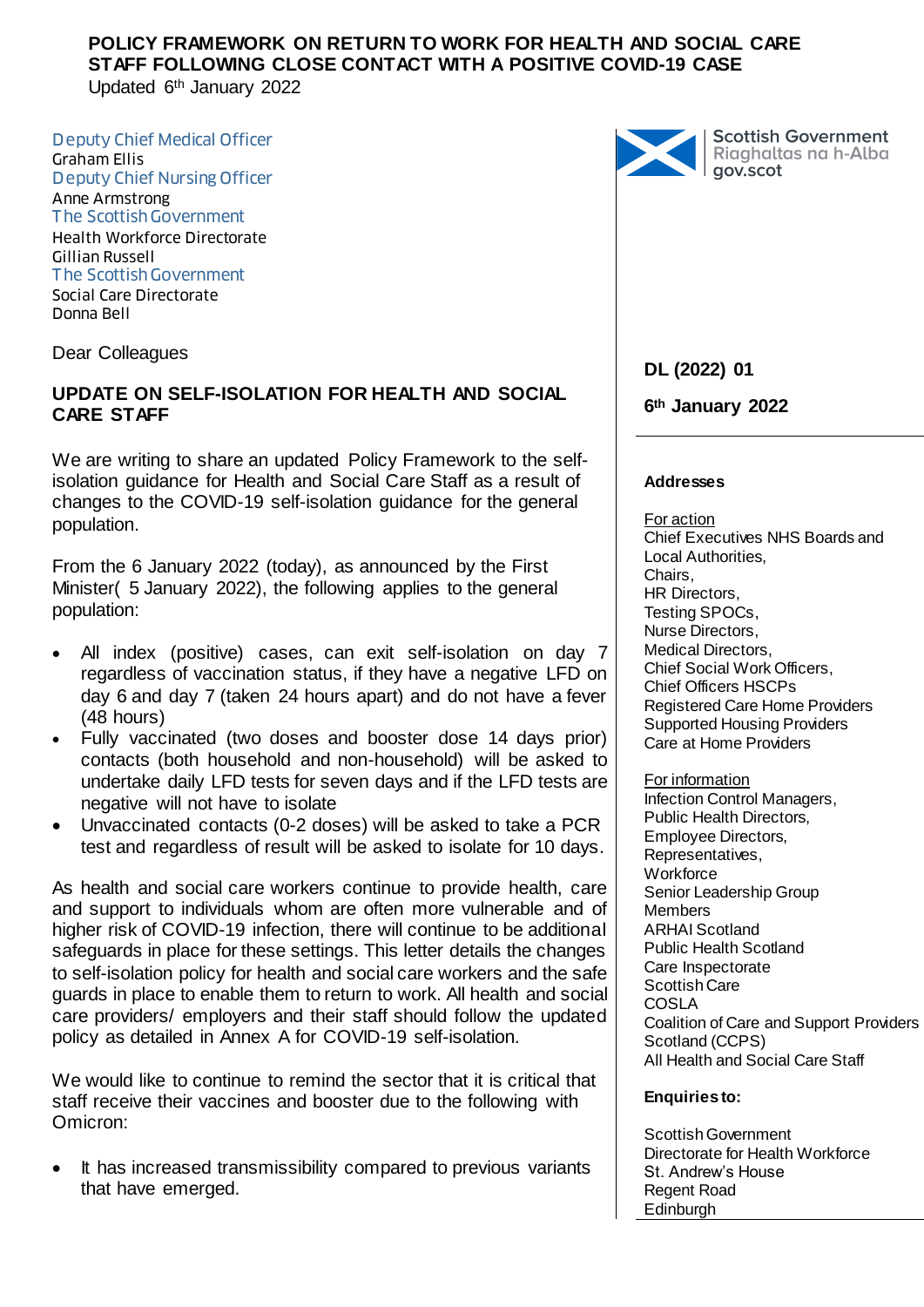$\bullet$  Having your 1<sup>st</sup> and 2<sup>nd</sup> dose of the vaccine offers limited protection against symptomatic disease from this variant.

 Receiving a booster dose of the vaccine is known to increase protection from Omicron substantially. 1

Early identification of cases is even more important with the Omicron variant and as you are aware, we are strongly encouraging all health staff to undertake a Lateral Flow Device (LFD) test daily and all social care staff to undertake a LFD test each working day.

This Framework replaces the previous framework [\(First Tier](https://www.sehd.scot.nhs.uk/dl/DL(2021)50.pdf)  [\(scot.nhs.uk\)](https://www.sehd.scot.nhs.uk/dl/DL(2021)50.pdf) from the 24th December 2021.

Yours sincerely

Graham Ellis **Deputy Chief Medical Officer**

Lynne Bell

**Deputy Chief Nursing Officer** 

Instranc

Anne Armstrong

Gillian Russell **Director of Health Workforce** 

1

Donna Bell **Director of Social Care**

EH1 3DG

E-mail [HWFDirectorateSupportUnit@gov.scot](mailto:HWFDirectorateSupportUnit@gov.scot)

Or [CareHomesCovidSupport@gov.scot](mailto:CareHomesCovidSupport@gov.scot) For all adult social care queries

<sup>&</sup>lt;sup>1</sup> [SARS-CoV-2 variants of concern and variants under investigation \(publishing.service.gov.uk\)](https://assets.publishing.service.gov.uk/government/uploads/system/uploads/attachment_data/file/1040076/Technical_Briefing_31.pdf)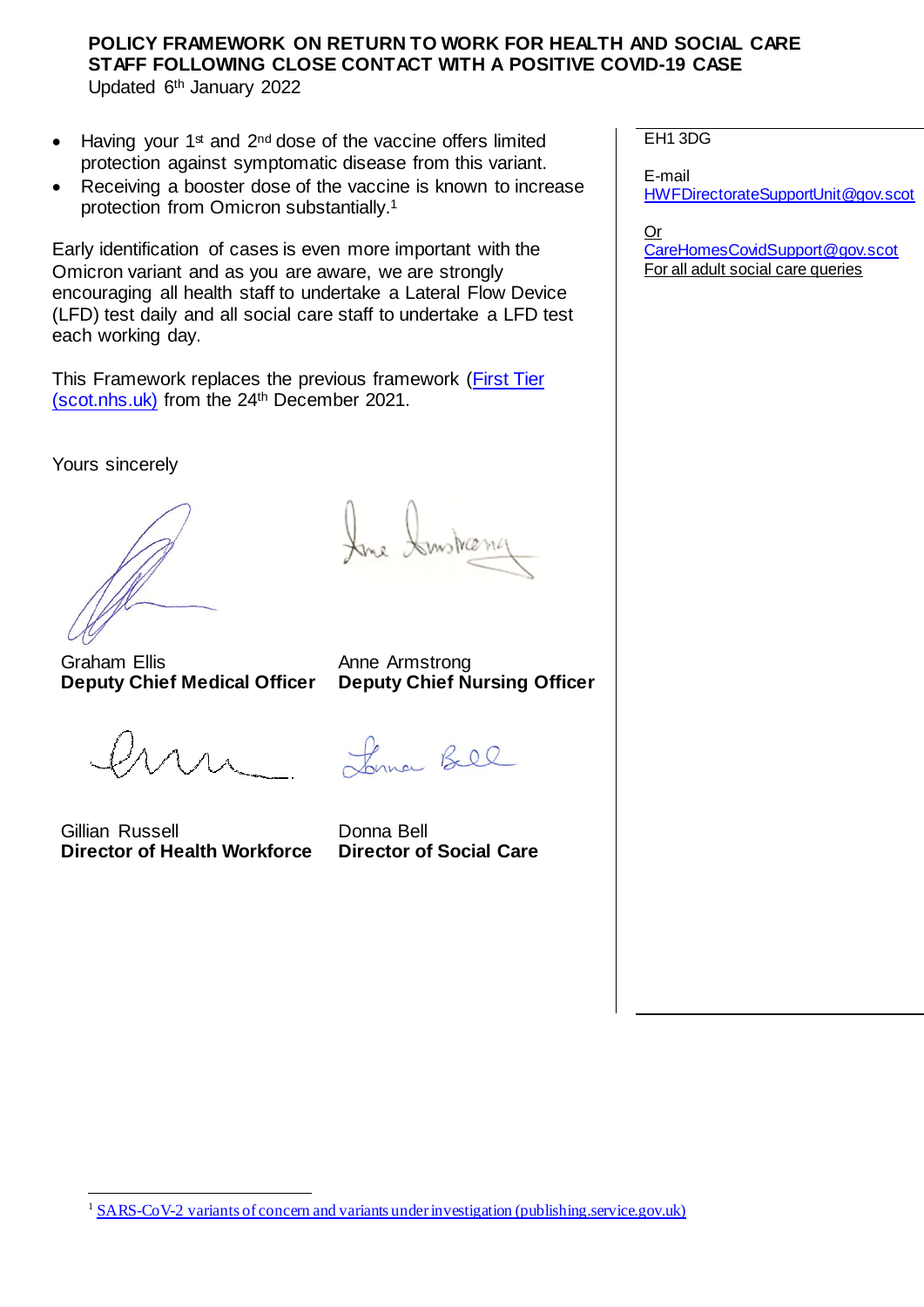Updated 6th January 2022

## **Annex A: Policy Framework**

#### **1. Purpose & Introduction**

- a. This revised policy document sets out the conditions which will enable Health and Social Care staff who isolating as a COVID-19 index case or contact of a positive COVID-19 case to leave isolation in seven days in line with the general population.
- b. The document re-affirms the guidance that is currently in place which allows Health and Care Staff who are close contacts (household and non-household) to return to work when certain conditions are met.
- **2. Index Cases (staff whom have tested positive for COVID-19)**
- a) This will apply to Health and Social Care staff who test positive (regardless of vaccination status) either through work place LFD/ PCR testing or PCR testing due to symptoms. If a member of staff tests positive through LFD they no longer need to take a PCR test to confirm their positive status. The LFD positive test should be treated as a confirmed positive case of COVID-19.
- b) All staff, should take a PCR test if they have [symptoms of COVID-19,](https://www.nhsinform.scot/illnesses-and-conditions/infections-and-poisoning/coronavirus-covid-19/coronavirus-covid-19-general-advice) and have not received a positive LFD test. If a member of staff has symptoms and has tested positive on LFD they should be treated as COVID-19 positive and do not require a confirmatory PCR.
- c) In line with guidance for the general population staff can return to work from day 7 of their self-isolation, if they have two negative LFD tests taken 24 hours apart (day 6 and day 7), and do not have a fever for 48 hours (a temperature of 38 degrees or above). For clarity if a staff member tests positive on day 6 but negative on day 7 and 8 they can return to work from day 8.
- d) In addition to two negative LFD tests prior to returning to work, Health and Social Care workers should continue with their standard work place testing regime, which is to undertake daily LFD tests prior to work on working days. Staff are reminded to record results (positive, negative and void) on the portal Welcome - [COVID Testing Portal \(service-now.com\).](https://nhsnss.service-now.com/covidtesting)
- e) In the event a member of staff tests LFD positive after day 10 they should stay off work and continue to take daily LFD tests until they have one negative test. If this situation of testing LFD positive prolongs then a risk assessment by the Local Health Protection Team can be undertaken.
- f) Staff who can return **should not** work with [individuals on the highest clinical risk list](https://www.gov.scot/publications/covid-highest-risk/pages/highest-risk-classification/) for the remainder of the 10 day period. The highest clinical risk groups include individuals on chemotherapy, whom are immune-suppressants such as pre/immediately post-transplant, those who have profound immune-deficiency and other high clinical risk patients who are not vaccinated. This list is not exhaustive and local line managers may determine other groups as fitting within the high clinical risk category. Staff can however be asked to return to work in roles to care for and support people who are not deemed at high clinical risk.
- g) Staff should not return to work in the following circumstances:
	- They have not had two negative LFD tests taken 24 hours apart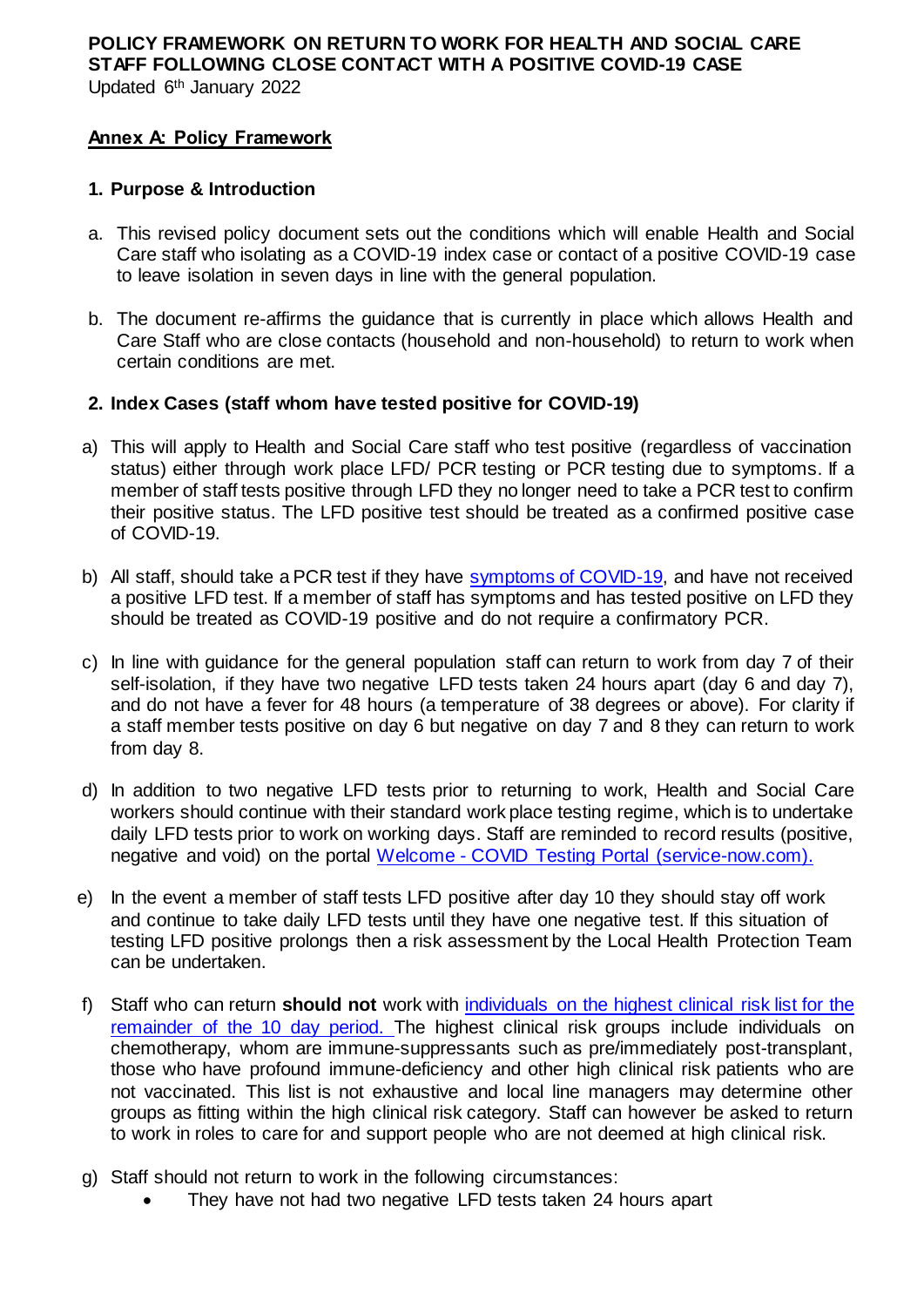Updated 6th January 2022

- They have or have had a fever (a temperature of 38 degrees or above) within the previous 48 hours.
- They decline to take daily LFD tests for the remainder of the 10 day period. In this circumstance they should not return to work in a physical setting and instead if feasible work from home until day 10.

### **3. Fully vaccinated contacts**

- a) This applies to all Health and Social Care staff whom are identified as a contact (both household and non-household) of a positive COVID-19 case and are fully vaccinated (double vaccinated and have received booster doses 14 days prior to last exposure of case).
- b) If a staff member is a contact of a case, they should undertake a PCR test, as soon as possible, upon finding out they are a contact. They should not attend health or social care settings for work while awaiting the results of the PCR test.
- c) If the PCR test is negative they will not have to self-isolate and will be able to return to work within these settings. However as an additional safeguard, they will also need to take daily LFD tests for the remainder of the 10 day period. If an LFD test is positive, or the individual develops symptoms within the 10 day period, they must follow the self-isolation guidance for Index cases as detailed in point 2 of this guidance. Staff are reminded to record results (positive and negative) on the portal Welcome - [COVID Testing Portal \(service-now.com\)](https://nhsnss.service-now.com/covidtesting)
- d) After the 10 day period staff should continue to take an LFD test prior to each working day as per their workplace testing regime.
- e) This is the current policy position with Health and Social Care Staff and this will continue to be in place. To summarise, staff can return to work where the following conditions are met:
	- They have been double-vaccinated and have received a COVID-19 booster vaccination at least 14 days prior to the last exposure to the case;
	- They have had a negative PCR test where the test is taken as soon as possible after exposure;
	- They have negative LFD tests on a daily basis:
	- They are not currently self-isolating as a COVID-19 case or under international travel regulations;
	- They do not have COVID-19 symptoms (Coronavirus (COVID-19): General advice | [NHS inform\)](https://www.nhsinform.scot/illnesses-and-conditions/infections-and-poisoning/coronavirus-covid-19/coronavirus-covid-19-general-advice);
- f) If a staff member has previously tested positive by PCR for COVID-19 they should continue to LFD test. The previous requirement of not having to LFD test within 90 days of a positive test no longer applies. If a staff member tests positive on LFD or develops symptoms they should follow guidance for an index case as detailed in paragraph 2.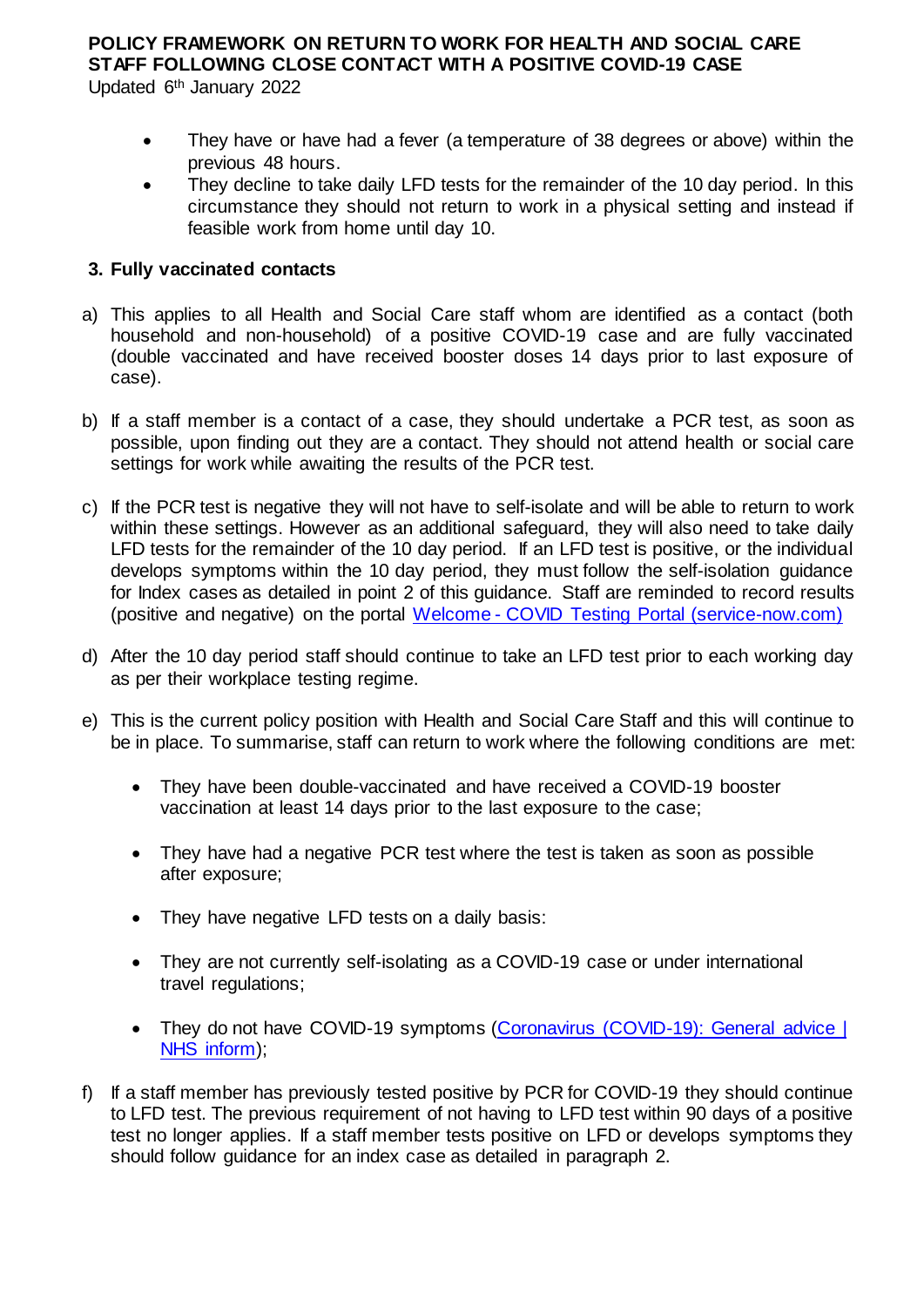Updated 6th January 2022

g) People who are participating / have participated in a formally approved COVID-19 vaccine clinical trial are treated as equivalent to those vaccinated through the NHS vaccination programme. [See NHS Inform for more information on COVID-19](https://www.nhsinform.scot/clinicaltrialparticipants) vaccination status for [clinical trial participants.](https://www.nhsinform.scot/clinicaltrialparticipants)

#### **4. Unvaccinated Contacts**

- a) This applies to all Health and Social Care staff whom are identified as a contact (both household and non-household) of a positive COVID-19 case and are not fully vaccinated (meaning they have not received all three vaccination doses of).
- b) If a staff member is a contact of a case, they should undertake a PCR test, as soon as possible, upon finding out they are a contact. If they are not fully vaccinated they should not attend work and should complete their 10 day self-isolation period. There is currently no option for staff who are not fully vaccinated and are identified as a contact to exit self-isolation early.
- c) If a member of staff develops symptoms or tests LFD positive during their 10 day isolation period they should follow guidance for index cases as detailed in paragraph 2 of this guidance.
- d) After the self-isolation period staff should continue with their workplace testing regime which includes taking an LFD each working day prior to attending work.

### **5. Mitigations for staff returning to work in health and social care settings**

- e) If a member of staff meets the conditions to exit self-isolation early, as outlined in paragraph 2 or 3 (depending on the scenario), they are expected to return to work. In addition to the conditions for returning to work as detailed above, which includes daily LFD testing and not working with individuals on the highest risk list, the member of staff should:
	- record the results of the daily LFD<http://www.covidtestingportal.scot/> and inform their manager of the result.
	- as always, adhere [to infection prevention and control appropriate to the setting](https://www.nipcm.scot.nhs.uk/winter-2122-respiratory-infections-in-health-and-care-settings-infection-prevention-and-control-ipc-addendum/) in which they work.
	- correctly wear personal protective equipment (PPE) in accordance with the [National](https://www.nipcm.scot.nhs.uk/winter-2122-respiratory-infections-in-health-and-care-settings-infection-prevention-and-control-ipc-addendum/)  [Infection Prevention and Control Manual: Winter \(21/22\), Respiratory Infections in](https://www.nipcm.scot.nhs.uk/winter-2122-respiratory-infections-in-health-and-care-settings-infection-prevention-and-control-ipc-addendum/)  Health and [Care Settings Infection Prevention and Control \(IPC\) Addendum](https://www.nipcm.scot.nhs.uk/winter-2122-respiratory-infections-in-health-and-care-settings-infection-prevention-and-control-ipc-addendum/)  [\(scot.nhs.uk\).](https://www.nipcm.scot.nhs.uk/winter-2122-respiratory-infections-in-health-and-care-settings-infection-prevention-and-control-ipc-addendum/) This includes wearing face masks in accordance with the [face mask guidance for hospitals and primary care](https://www.gov.scot/publications/coronavirus-covid-19-interim-guidance-on-the-extended-use-of-face-masks-in-hospitals-and-care-homes/) and the [use of face mask](https://www.gov.scot/publications/coronavirus-covid-19-use-of-face-coverings-in-social-care-settings-including-adult-care-homes/)  [guidance for social care settings including adult care homes.](https://www.gov.scot/publications/coronavirus-covid-19-use-of-face-coverings-in-social-care-settings-including-adult-care-homes/)
- f) In an outbreak situation the local Health Protection Team can override exemptions from contact isolation as per the Scottish Government guidance on Management of Public Health Incidents. This policy does not signal any change to IPC guidance issued by ARHAI. [National Infection Prevention and Control Manual: Home \(scot.nhs.uk\)](https://www.nipcm.hps.scot.nhs.uk/)